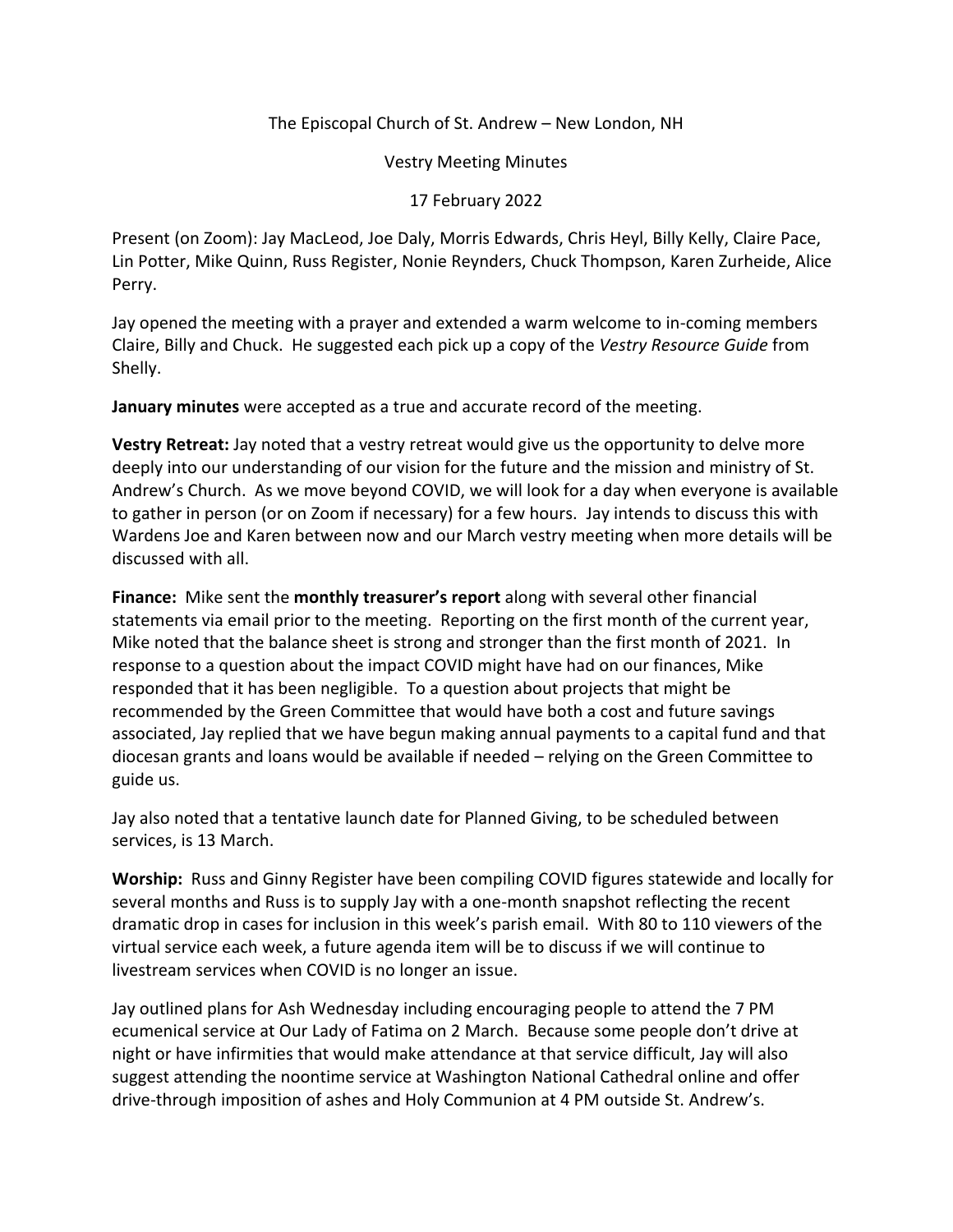Jay hopes that the usual services during Holy Week will be possible this year – Palm Sunday, Maundy Thursday and Good Friday, plus an Easter dawn service at 5 AM with Easter vigil readings, plus services at 8 and 10 AM.

**Parish Directory:** Karen noted that our 2018 directory is overdue for an update. Decisions need to be made regarding in-house or commercial preparation and Karen called for volunteers to research those possibilities, including checking with other churches for their experience with those options. Nonie volunteered to do the research and will seek help from within the congregation. She expects to report findings to us at the March meeting with a tentative goal to have a new directory available by Pentecost (5 June).

**Braver Angels:** Jay reported that the six members of the leadership team -- Jennifer Giles, Jeannie Sperry, Penelope Whitman, David Balford, Woody Canaday and Peter Ruth – are all onboarded into the Braver Angels organization and have attended orientations, events and workshops in preparation for a launch event for St. Andrew's. In anticipation of that, Jay has asked each to write a brief bit about themselves for the March-April newsletter, with the possible date of Palm Sunday, 10 April for the launch. A suggestion to tie the launch in with Lent along the lines of "giving up" intolerance or to do something positive in its stead was offered by the team.

**Building Use Policy:** Deferred until March meeting.

**Christian Education and Formation:** On Sundays 6 March through 3 April, in-person from 11:15 to 12:30, Jay plans to offer a **Lenten course** based on the film *The King's Speech*. Called "Find Your Voice," the series will focus on spirituality.

A **spring course** offering Jewish and Christian perspectives on the book of Genesis will be offered Monday afternoons beginning 11 April. Offered via AIL, Art Rosen and Jay are presenters.

The **Holy Land Pilgrimage** postponed from this month to 27 December through 8 January 2023 is geared to young people but open to all. Jay is negotiating with airlines to reserve 24 seats.

Similarly, a postponed trip to **Navajoland** will offer five youth accompanied by Lisa Kelly and Jay to use existing airfare credit to visit St. Christopher's in Bluff, Utah, right after high school graduation in June. Under the leadership of a new Anglo vicar married to a Native American wife, St. Christopher's is looking to enter into a partnership that focuses on spirituality and truth and reconciliation. Adult trips can be expected later in 2022 and 2023.

How to **engage children** is also a priority and Karen, Billy and Joe (with Peggy, perhaps) will help Jay explore ways to address the opportunity gap to help children who are struggling, with a future goal to help young people develop spiritually.

**Any other business:** Joe asked on behalf of Mary Eysenbach about contacts listed on the website. Joe learned that Ellen Yenawine's involvement with a youth group has permanently